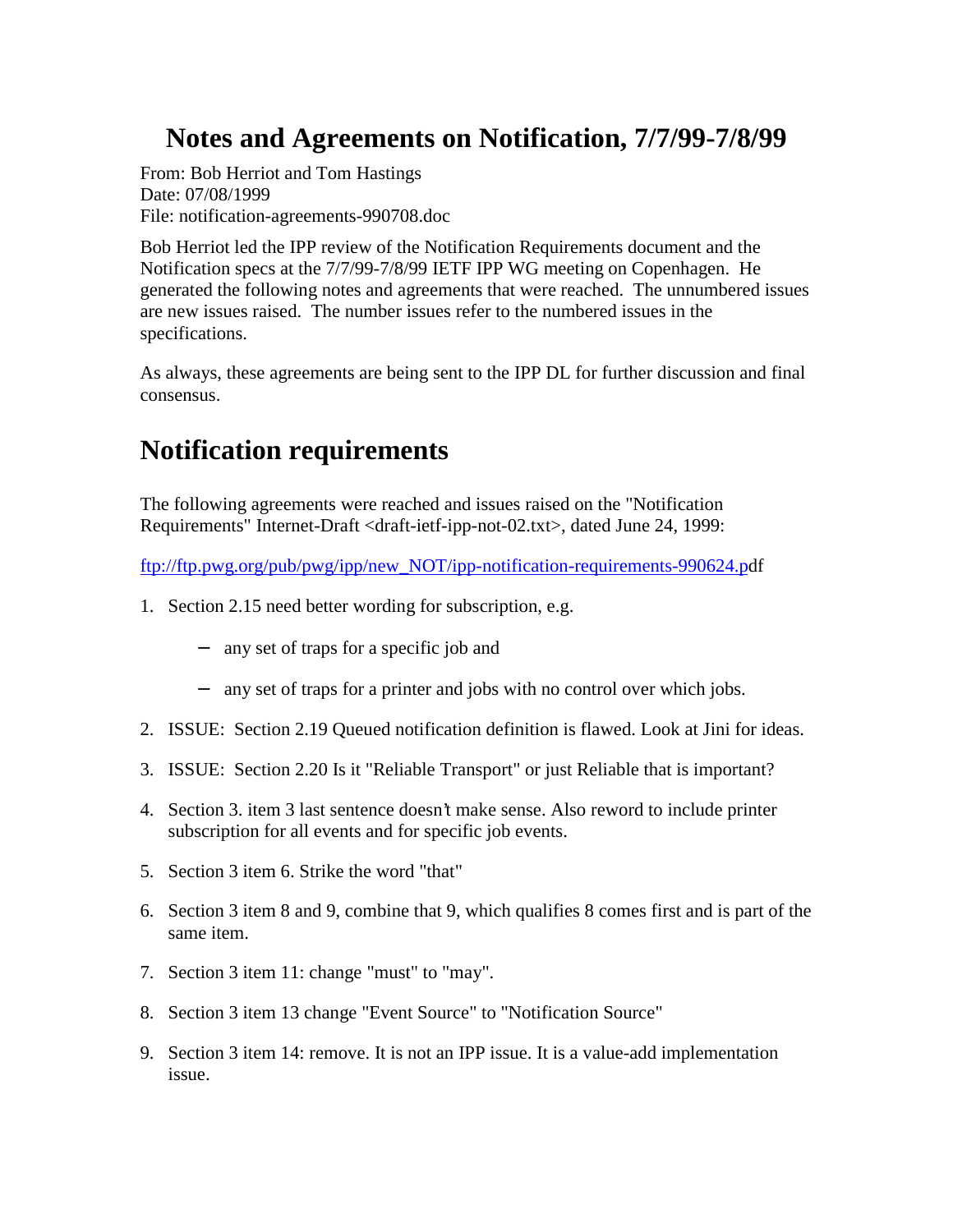- 10. Section 4, item 3, change "form" to "firm".
- 11. Section 4, item 4, why is "type" "email" instead of "queued"
- 12. Section 4, item 7, delete word "audit" and change "accounting" to "usage statistics".
- 13. There is no requirement for batching events or keeping them separate. Note that sequence numbering of events is harder with batching. We decided to abandon batching and send events one by one.

### **2. Notification Specification**

The following agreements were reached and issues raised on the "IPP Event Notification" document, dated May 18, 1999:

ftp://ftp.pwg.org/pub/pwg/ipp/new\_NOT/ipp-notification-990518.pdf

- 14. Move section 3 to just before section 1 so that model is defined before details.
- 15. Events are not limited by scheme of delivery method.
- 16. Who is "device-trigger-date-time" optional for. Isn't it required if the printer implements current-date-time?
- 17. Section 3. B is subscribed to by "first" party not "third" party.
- 18. Section 3 change "device" to "printer".
- 19. Rename "event report" to "notification"

#### **Section 4: New Subscription Operation attributes**

- 20. Section 4: #2 need more details for "restart" operation. E.g. how does sequence number get communicated. Explain how job-description attributes say how to generate a new subscription. Reference to ipp-ops-set1 should be updated to IPP/1.1.
- 21. ISSUE 1, yes you might have to drop events. Subscriber cannot state whether to allow dropping of events, but an implementation may allow an admin to configure policy on what to drop, but it is beyond the protocol. There should not be an event-dropping event because it would just add to the congestion and might not get delivered. Instead, a subscriber SHOULD start a separate timer for renewing leases in order to be really robust.
- 22. Section 4.1.1 fix 2nd paragraph. Maybe delete it.
- 23. Section 4.1. keep http but remove issue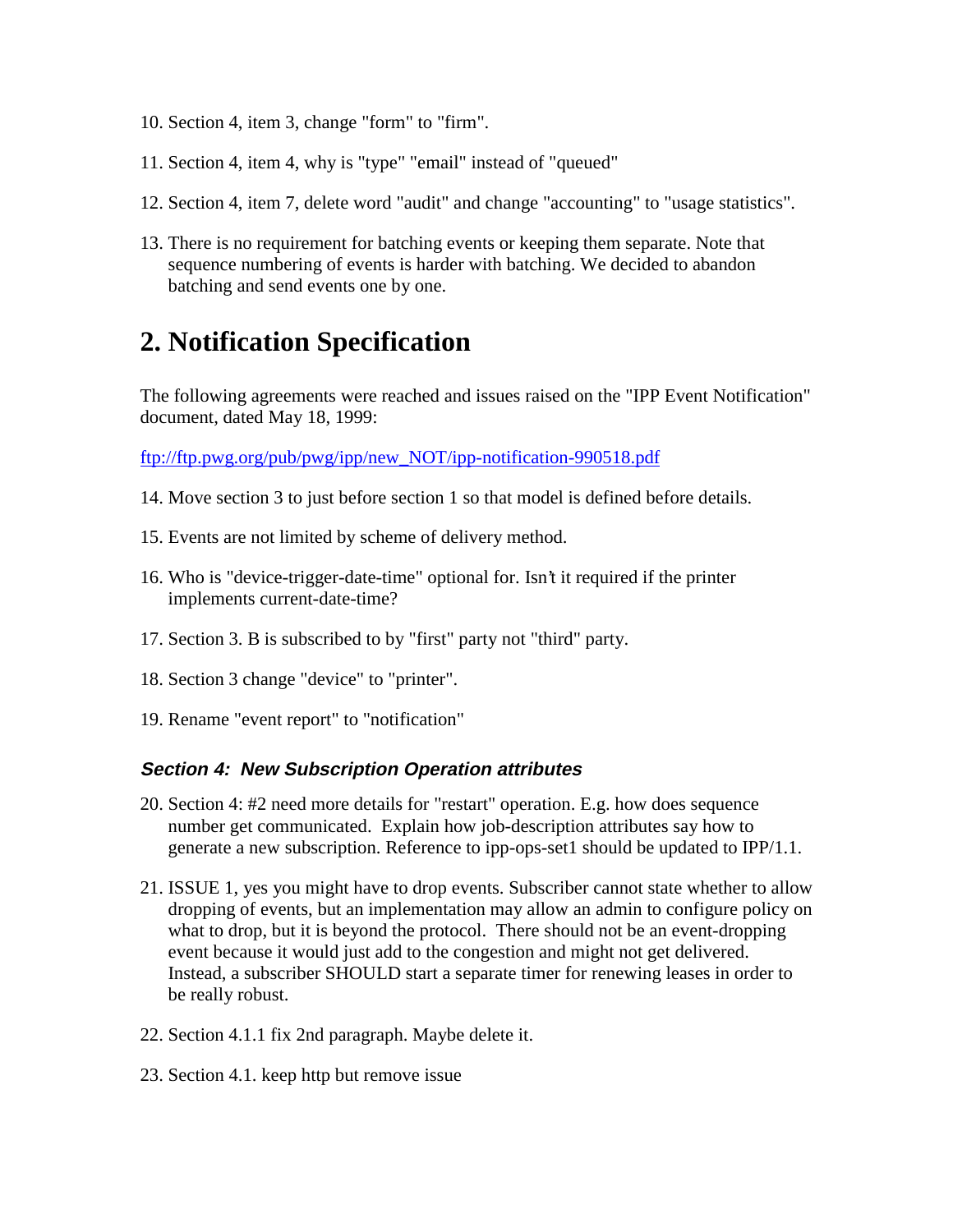- 24. Section 4.1 move snmp traps to some separate document
- 25. Section 4.1 remove ndps-notify
- 26. Section 4.1 remove sense-notify
- 27. ISSUE: Why does Jini have synchronous notify using RMI, i.e., notify event report is delivered to the Notification Recipient as a request and the Notification Recipient returns a response? Should we change the notification delivery for IPP to be a request with a response? For which delivery methods? Is this a Quality of Service option that the subscriber can choose?
- 28. ISSUE: For TCP/IP, what about leaving notification connection open versus having to reestablish a connection for each event?
- 29. ISSUE: Ok to add an octet stream for an attribute for subscription, like Marshalled object in Jini? It provides a way for a subscriber to pass opaque parameters to the recipient of the event.
- 30. Need to get back a 1setOf sequence numbers in CreateJob/PrintJob response, if we can subscribe to more than one event in an operation.

### **Section 5: Event Report Content**

- 31. There is no requirement for batching events or keeping them separate. Note that sequence numbering of events is harder with batching. We decided to abandon batching and send events one by one in each report. In order to reduce the number of event reports sent, each event is defined to be disjoint. So the 'job-completed' event does not include 'job-state-changed' events. Also 'job-created' event does not include 'job-state-changed' events. Also 'job-state-reasons-changed' is merged with 'job-statechanged' event (see 34 below). Etc. Same for Printer events.
- 32. Issue 7: yes, have a sequence number and put it into the 32-bit "request-id" field. The event sequence number will be kept by event for each Job and Printer object. So change "job-trigger-events" (1setOf type2 keyword) to "job-trigger-events" (type2 keyword). Same for "printer-trigger-events".
- 33. Request-id is not zero any longer. It is an integer sequence number (0:MAX).
- 34. Probably should remove state-reason change event and have state-change return events for state and/or state-reason changes. The values returned should include previous-state, state, state-reasons, plus reasons-added and reason-deleted (instead of previous reasons). The latter sentence describes ideas not fully resolved.
- 35. Device-powered-up/down should be printer-shutdown and printer-restarted. Actually they should be merged into the state-change event. Likewise, printer-accepting-jobs should be a state-change event rather than config change. The document needs to be more precise about which event is associated with each attribute change.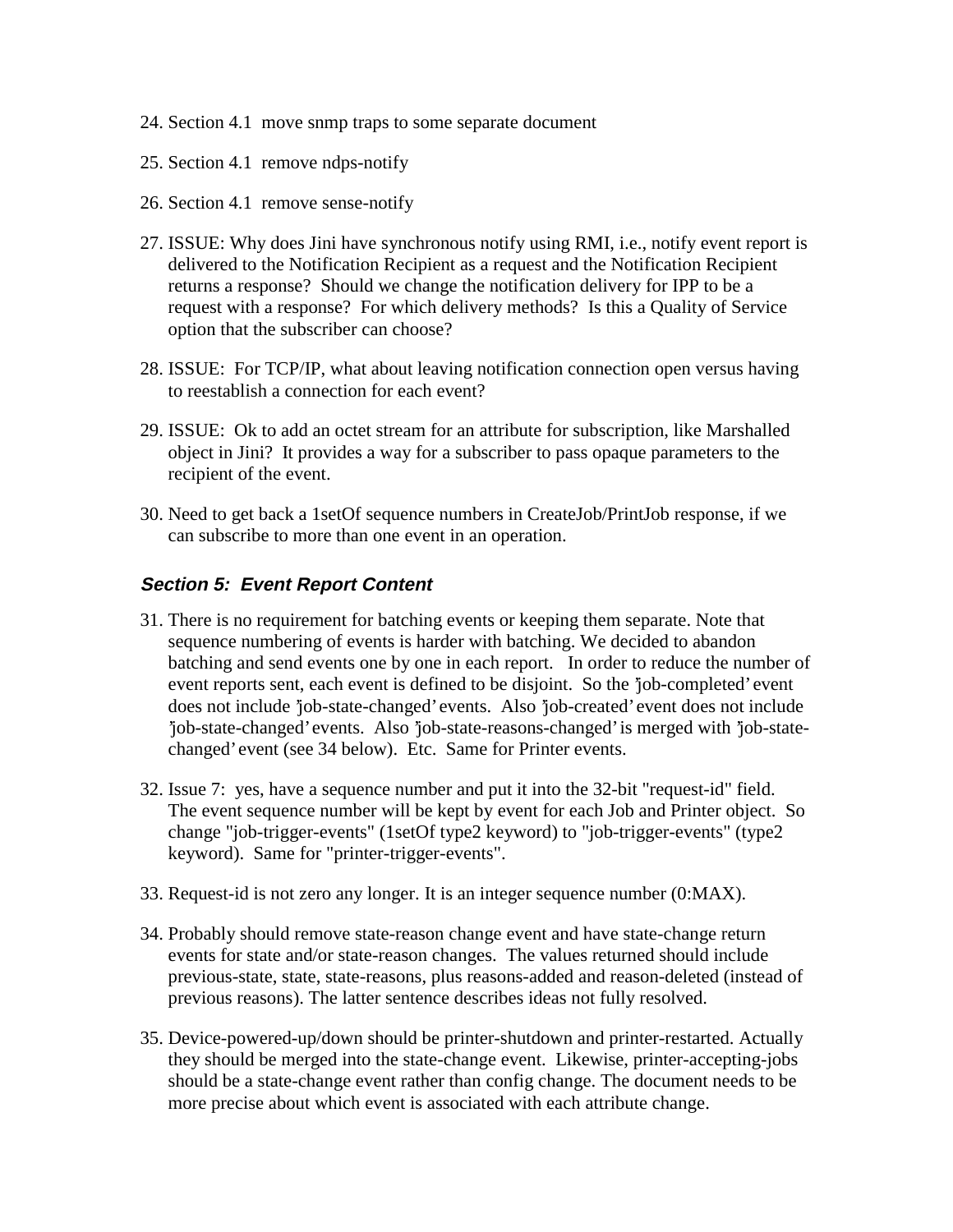- 36. Jobs are missing an event for monitor non-job-state changes, such as job-name or jobtemplate attribute changes.
- 37. Remove last 3 printer events ('device-config-change', 'ready-for-job', and 'ready-forjust-in-time-job') for job submission because they make sense only in the printer subscription (Subscribe-Printer) case. But a later discussion to combine the two notification specs into a single spec may make it ok to leave these events in.
- 38. Issue 10 is moot because we have only single values for event reports.
- 39. Talk with Larry about multipart/report and other alternatives
- 40. Security issues not addressed.

## **Printer Notification**

The following agreements were reached and issues raised on the IPP Event Notification document: Job Independent Subscriptions, dated May 19, 1999:

ftp://ftp.pwg.org/pub/pwg/ipp/new\_NOT/ipp-notification-printer-990519.pdf

- 41. Section 1: Subscription should be generated by server, not client. This is correct in section 4 but not in summary. Fix summary.
- 42. Section 2: Pictures should eliminate job-creation subscriptions. They confuse the printer subscription. Change arrow from "job-creation subscriptions" to "job submissions".
- 43. Drop D and E and use words to describe them as examples of A.
- 44. Subscription leasing times should be handled by the client, i.e. It has an alarm.
- 45. Section 4.1. The second sentence needs rewording to clarify antecedent of "it" and "its".
- 46. ISSUE: Does a client need to be able to get a list of current subscriptions? (Carl-Uno's issue)
- 47. Issue 1: A printer MAY suppress sending duplicate notifications (same events to same notification recipient), but it MUST allow duplication subscriptions so that Unsubscribe-Printer (Unsubscribe-Job) doesn't unsubscribe both subscriptions. Since the sequence number is kept by event for each object, rather than for each subscription, duplicate notifications will get the same sequence number, so the recipient can tell if the duplicates aren't suppressed. Eventually, an older duplicate due to a subscriber crash and restart will be aged out using the lease mechanism, if the implementation doesn't filter out duplicate notifications. A subscriber could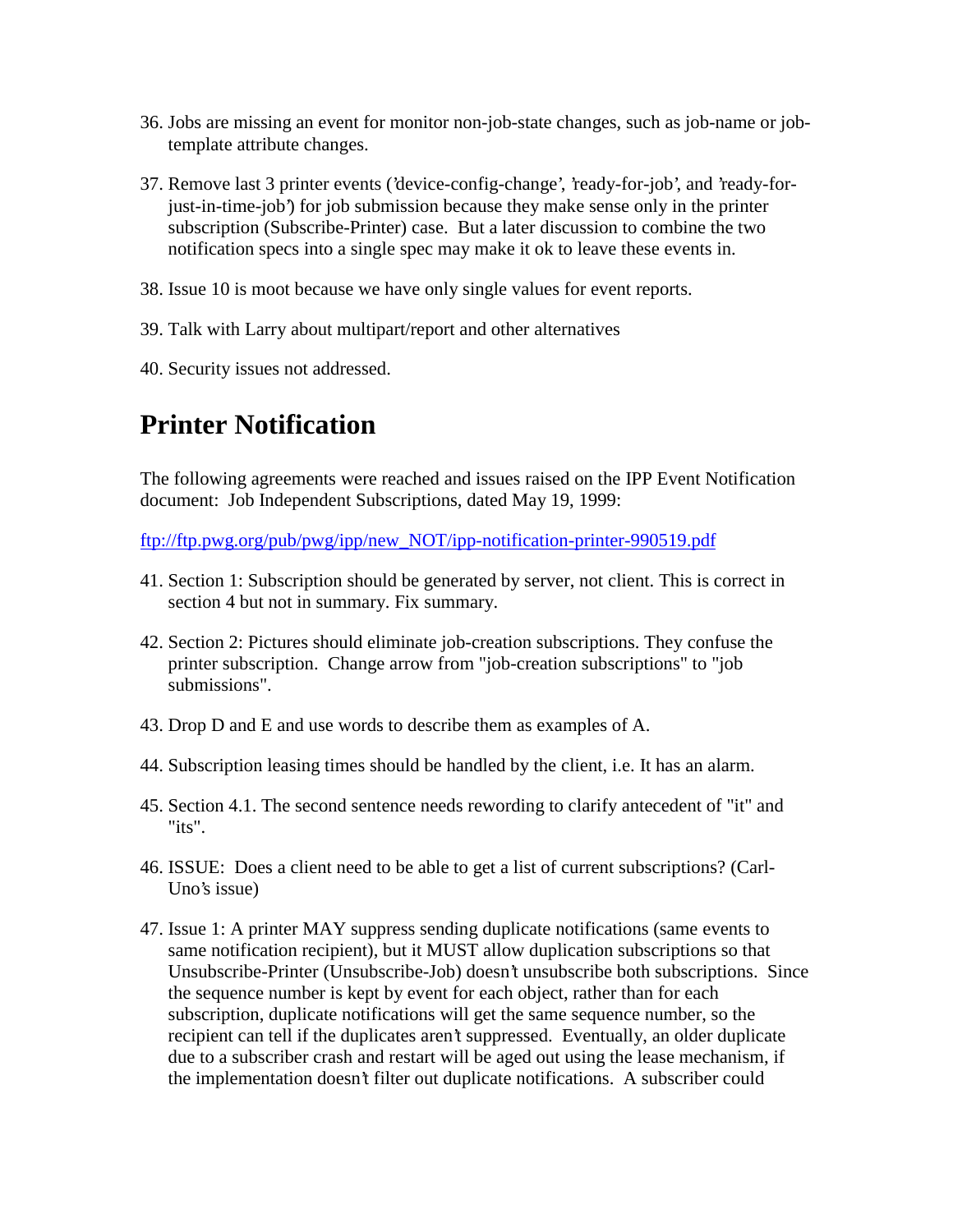record the subscription ID locally so that if the subscriber crashes and is restarted, it can renew the old subscription, rather than creating a new subscription.

- 48. Section 4.1 add "event-sequence-numbers" (1setOf integer (0:MAX) attribute to the Subscribe-Printer response. This is an attribute that is parallel to the "notify-events" (1setOf type2 keyword) operation attribute. Sequence numbers are kept for each event for each Job and Printer object. The returned value indicates the sequence number returned for the last event delivery, for each event being subscribed to. The next event delivery will supply a sequence-number in the event report with a value one more than this value. An event that has never occurred will return a sequence number value of 0 in the subscription response. Thus the first sequence number for each event/object pair that is actually delivered to a Notification Recipient will be 1.
- 49. Issue 2: Renew operation must not allow subscription-id to change. Therefore, don't need "subscription-id" to come back, so remove it from the response.
- 50. Renew has other errors, such as not –authorized and lease-denied.
- 51. Section 5.3 get rid of because client does renewal with alarm.
- 52. Issue 3: detailed-status-message solves the problem. Put in implementer's guide.
- 53. Issue 4: maybe have unsubscribe ALL. Group undecided.
- 54. Issue 5: NO
- 55. Issue 6: Expect that subscriptions would survive, but low end might lose everything. Rebooting tries to preserve lease and time of lease, which should be no shorter than before the crash.
- 56. Issue 7: yes
- 57. Add Subscribe-Job operation that allows a client to add a subscription to a previously submitted job. Change the name of the Subscribe operation to Subscribe-Printer to clarify the target of these two operations.
- 58. Add an OPTIONAL Unsubscribe-Job operation that would be useful for a user to stop getting events from a Job, such as sheet-completions, while the job was being processed. Add "subscription-id" operation attribute to the create job operations that returns an implicit subscription in create job operations (Create-Job, Print-Job, Print-URI) so that an Unsubscribe-Job works, if Unsubscribe-Job operation is supported.

### **Job Progress Attributes and Event Report Content**

The following agreements were reached and issues raised on the "Job Progress Attributes and Event Report Content" document, dated May 19, 1999: